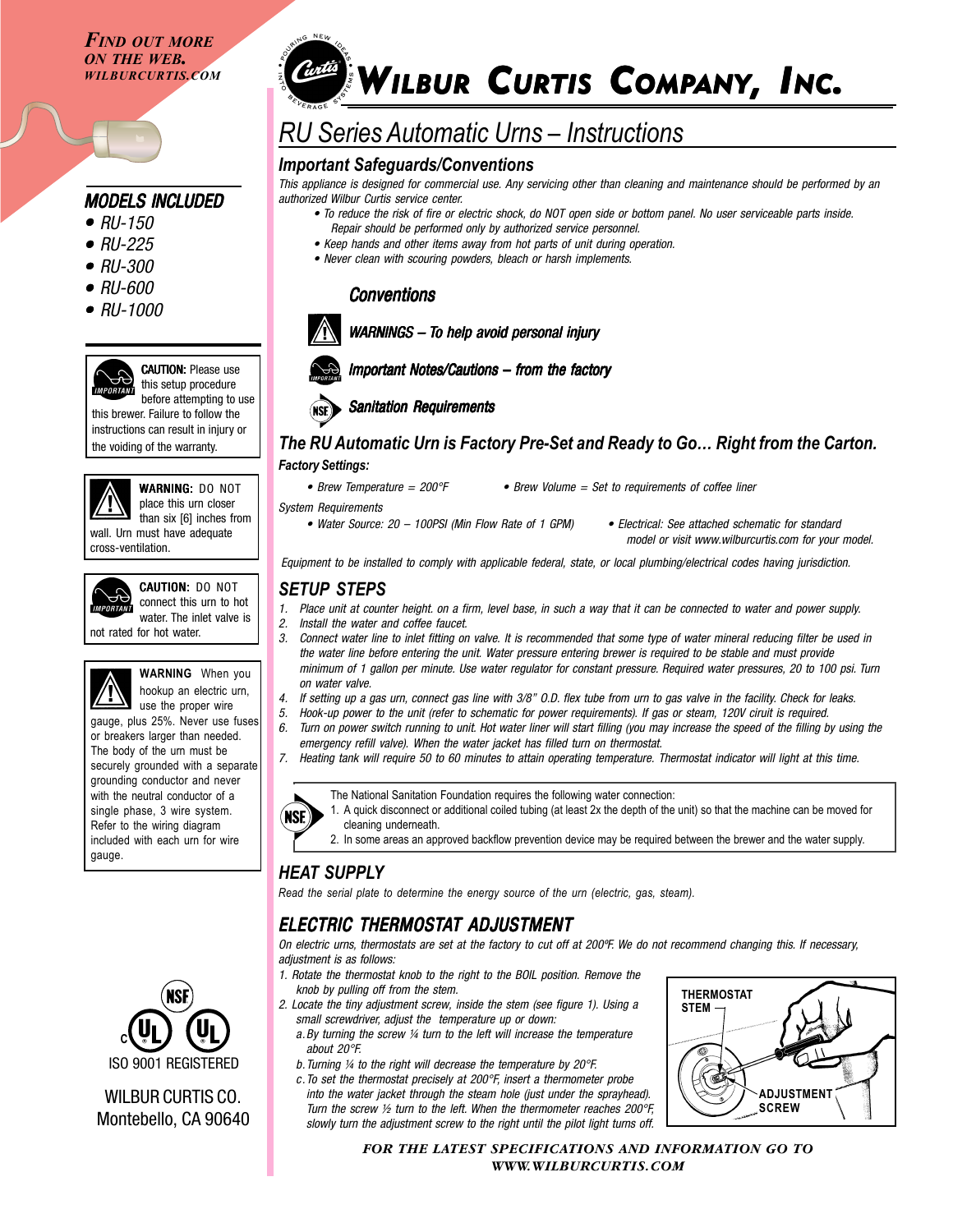## *STEPS TO PROGRAMMING*

## *GAS URN INSTALLATION*

*The urn must be away from wall no less than 6" and must have plenty of cross ventilation. The water supply connection is the same in all RU models. All that is needed is 1/4" copper tubing with a 1/4" flare nut and some sort of water filter in the line before water enters the unit. Once the water connection is complete, open the water line, then plug in the power cord into an 115V outlet. To facilitate the filling of the water jacket, you can open the emergency refill faucet (red knob) behind the unit, to increase the speed of filling the urn. Water must be above the base of the center gauge glass before turning on the heat.*

*IMPORTANT Be sure to shut off the emergency refill valve after filling to prevent overflow!*

#### *GAS CONNECTION*

*All RU automatic urns are supplied with a 3/8" pressure connector at the end of the gas valve. This valve is connected to the thermostat. Use 3/8" O.D. stainless steel flex tubing to make the connection from the urn to the gas valve in your facility. When the connections are complete, turn the gas on. Check the line for leaks.*

## *MAIN BURNER ADJUSTMENT (GAS INPUT)*

*To adjust the main burner flame, turn the screw under the gas cock handle in either direction to regulate the flow of gas to the main burner.*

#### *TO RE-CALIBRATE THE THERMOSTAT*

*The Unitrol thermostat is built to the most exacting standards and is a precision instrument which should never need recalibration. However through tampering, misuse or other reasons, if the thermostat is found to be more than 10º from normal, a recalibration may be performed by a qualified service technician. The following are the steps for this procedure:*



- *1.Turn the thermostat to OFF to allow the unit to cool down.*
- *2.When the water temperature is room temperature, turn the thermostat dial until the main burner ignites.*
- *3.Slowly, turn the thermostat dial counterclockwise until the flame on the burner goes out.*
- *4.Place a thermometer into the water jacket to determine the temperature of the water.*
- *5.Pull off the thermostat dial and lift off the outside cover.*
- *6.Turn the temperature stop to correspond to the actual water temperature. Mark the location of the stop for reference.*
- *7.Turn the stop slowly until the control snaps off. Holding the stop to prevent rotation, carefully loosen the stop adjustment nut (see figure 2).*
- *8. Taking care not to move the temperature adjusting screw, turn the stop until it lines up with the tick mark previously made.*
- *9. Hold the stop in place and tighten the stop adjustment nut.*
- *10. Recheck the OFF temperature.*
- *11. Replace the outside cover and thermostat dial.*

#### *THERMOCOUPLE CONNECTION*

*Poor contact between the thermocouple lead and the magnet assembly may cause the valve to be inoperative even when the pilot is in proper adjustment and position. If this is the problem, clean and tighten the contact points. Remove the thermocouple and carefully clean the parts that make contact with the magnet assembly.*

## *PROCEDURE FOR LIGHTING OR RELIGHTING PILOT*

- *1. Turn GAS COCK handle to "OFF" position, and DIAL ASSEMBLY to lowest temperature position.*
- *2. Wait sufficient length of time to allow gas which may have accumulated in burner compartment to escape.*
- *3. Turn GAS COCK handle to "Pilot" position.*
- *4. Fully depress SET button, and light pilot burner (adjust if necessary, refer to "Pilot Burner Adjustment").*
- *5. Allow pilot to burn approximately ½ minute before releasing SET button. If pilot flame does not remain lit, repeat operation allowing longer period before releasing SET button.*
- *6. Turn GAS COCK handle to "ON" position and turn dial assembly to desired position.. The main burner should now ignite.*

#### *PROCEDURE FOR ADJUSTING PILOT*

- *1. Remove pilot adjustment cap. Adjust pilot key, allowing flame to completely envelop the end (1/8") of the Thermocouple.*
- *2. Adjust pilot burner air shutter (if provided) to obtain a soft blue flame.*

*BREWING INSTRUCTIONS*







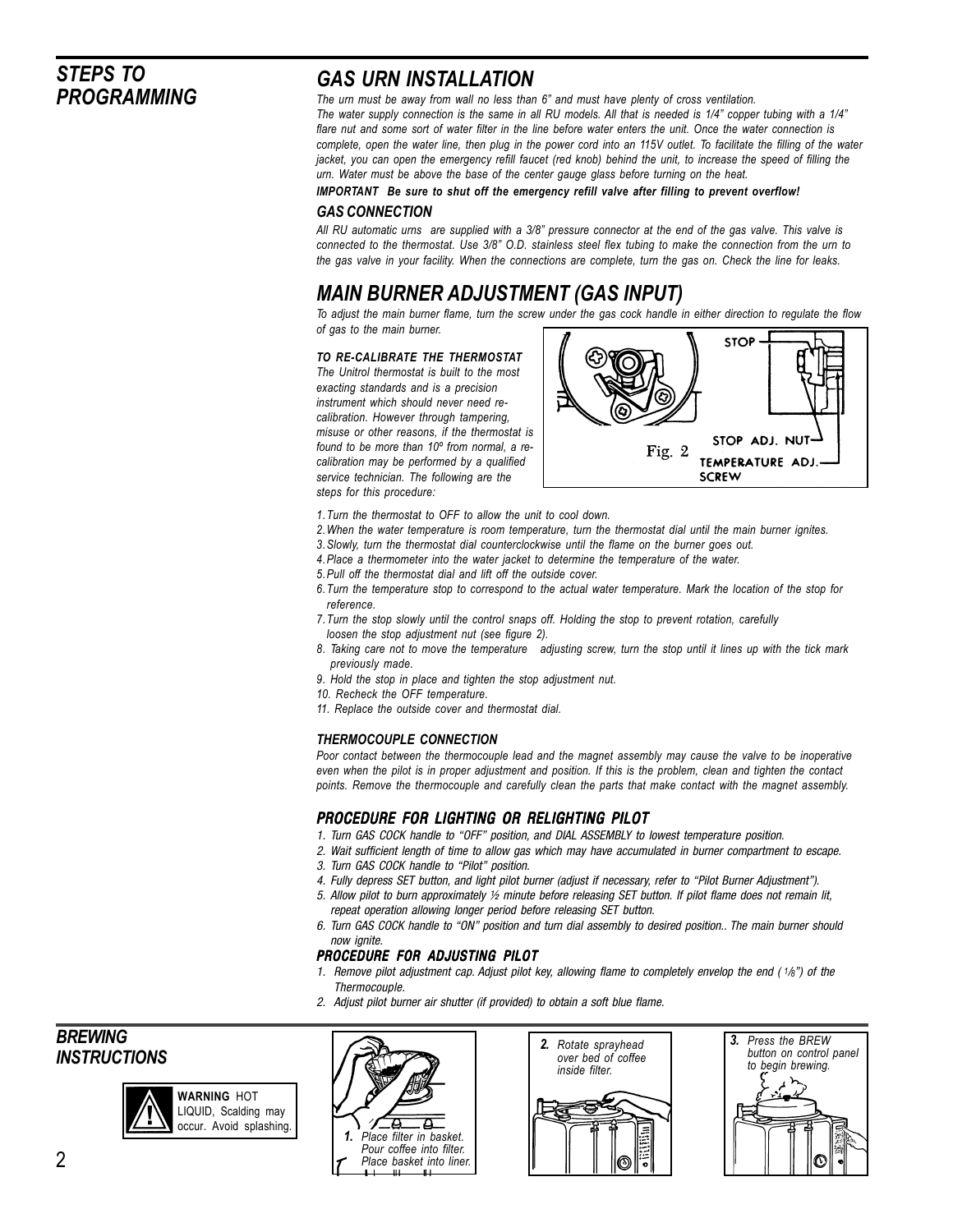### *Illustrated Parts List - RU Automatic Urns 1*



| ΠEM                     | PART Nº            | DESCRIPTION                                         |
|-------------------------|--------------------|-----------------------------------------------------|
| 1                       | WC-5601            | LID ASSY, LINER RU-150, RU-300                      |
| 1A                      | WC-5603            | LID ASSY, LINER RU-225, RU-600, RU-1000             |
| $\overline{\mathbf{2}}$ | WC-3302            | <b>BASKET. WIRE W/FLAPS</b><br><b>RU-300</b>        |
| 2A                      | WC-3303            | <b>BASKET, WIRE W/FLAPS</b><br><b>RU-600</b>        |
| 2В                      | WC-3304            | <b>BASKET, WIRE W/FLAPS</b><br><b>RU-1000</b>       |
| 3                       | WC-5700            | LINER, 3 GALLON RU-150                              |
| 3A                      | WC-5702            | LINER, 6 GALLON RU-225                              |
| 3B                      | WC-5706            | LINER, 6 GALLON RU-600                              |
| 3C                      | WC-5704            | LINER, 3 GALLON RU-300                              |
| 3D                      | WC-5708            | LINER, 10 GALLON RU-1000                            |
| $4*$                    | WC-4303            | O' RING LINER ALL RUs                               |
| $5^*$                   | WC-890             | <i>VALVE, INLET 1.09 GPM 120V 10W</i>               |
| $6^*$                   | WC-3700            |                                                     |
|                         |                    | KIT, INLET VALVE REPAIR                             |
| 7                       | WC-409             | COIL, 120V S45 VALVE                                |
| $8*$                    | WC-806             | <b>VALVE 14" EMERGENCY REFILL</b>                   |
| $g^{\star}$             | WC-5502-01         | PROBE ASSY, WATER LEVEL W/HEX, O'RING & NUT         |
| $10*$                   | WC- 405R           | TIMER, AGITATION 120V 50/60HZ W/WIRES               |
| $11*$                   | WC-402             | RELAY. HOLDING 120V COIL 10A (RU-150-600)           |
| 11A                     | WC-403             | RELAY, 120V 3 POLE 6.6A RES @ 240V (RU-1000)        |
| $12*$                   | WC-3737            | KIT, SWITCH/INDICATOR LIGHT 120V                    |
| $13*$                   | WC-608             | LEVEL CONTROL, WATER 120V                           |
| $14*$                   | WC-600             | TIMER, BREW 8 MINUTE                                |
| $15*$                   | WC-101             | SWITCH, ON/OFF NON-LIT SPST MOMENTARY 3/6A          |
| $16*$                   | WC-1002            | PUMP, AGITATION 120V                                |
| $17*$                   | WC-1037            | <b>WATER PUMP W/FITTINGS 120VAC</b>                 |
| $18*$                   | WC-100             | SWITCH, RESET/STOP NC NON-LIT S.P. MOMENT           |
| 19*                     | <i>WC-1500</i>     | <u>FUSE, 5 AMP 5/PKG</u>                            |
| $20*$                   | WC-501             | THERMOSTAT, DPST CAPILLARY 277V 30A, 1 PH           |
| 21                      | WC-3217            | <b>KNOB, THERMOSTAT</b>                             |
| 22                      | WC-3500            | LEG, 4" ADJUSTABLE 3/8-16 THRD                      |
| 23                      | WC-2913            | SPOUT, OVERFLOW                                     |
| $24*$                   |                    |                                                     |
|                         | WC-2104            | GAUGE GLASS ASSY, 10" WATER RU-150                  |
| $24A*$                  | WC-2105            | GAUGE GLASS ASSY. 11" WATER RU-300                  |
| $24B*$                  | WC-2108            | GAUGE GLASS ASSY, 13" WATER RU-225/600              |
| $24C*$                  | WC-2113            | GAUGE GLASS ASSY, 19" WATER RU-1000                 |
| $25*$                   | WC-2030            | GLASS GAUGE, 13" WATER                              |
| $26*$                   | WC-1800L           | <u>FAUCET, SC SERIES LOCKING 1-1/32-4 UNS</u>       |
| 27                      | WC-1901            | <u>SHANK, FAUCET D &amp; T CHROME</u>               |
| $28*$                   | WC-3705            | <u>KIT, FAUCET S SERIES NON-LOCK USE ON WC-1800</u> |
| <u> 28A</u>             | <u>WC-3705L</u>    | <u>KIT, FAUCET S SERIES LOCKING</u>                 |
| $29*$                   | WC-2105            | GAUGE GLASS ASSY, 11" COFFEE RU-150                 |
| 29A*                    | WC-2107            | GAUGE GLASS ASSY, 12" COFFEE RU-300                 |
| $29B*$                  | WC-2109            | GAUGE GLASS ASSY, 14" COFFEE RU-225 & RU-600        |
| $29C*$                  | WC-2114            | GAUGE GLASS ASSY, 20" COFFEE RU-1000                |
| 30*                     | WC-2027            | GLASS GAUGE 10"                                     |
| $30A*$                  | WC-2028            | GLASS GAUGE, 11" COFFEE RU-150                      |
| $30B*$                  | WC-2029            | GLASS GAUGE, 12" COFFEE RU-300                      |
| $30C*$                  | WC-2031            | GLASS GAUGE, 14" COFFEE RU-225 & RU-600             |
| $30D*$                  | WC-2037            | GLASS GAUGE, 20" COFFEE RU-1000                     |
| $31*$                   |                    | WASHER, .062 ID X .188 TH BOTTOM GAUGE GLASS        |
| $32*$                   | WC-2006<br>WC-2005 |                                                     |
|                         |                    | WASHER, 1/8" SHEILD CAP                             |
| 33                      | <b>WC-2908</b>     | SPRAYARM ASSY, RU-150 & RU-300                      |
| 33A                     | WC-2909            | SPRAYARM ASSY, RU-225, RU-600 & RU-1000             |
| 34                      |                    | HEATING ELEMENT - SEE ELECTRICAL DATA, P4           |
| 35                      | WC-1109N           | GAS BURNER ASSY, 23" TWIN URNS NATURAL GAS          |
| 35A                     | WC-1110N           | GAS BURNER ASSY, 16" SINGLE URNS NATURAL GAS        |
| 36                      | WC-8875            | KIT. CONTROL GAS URN                                |
| 37                      | $WC - 513$         | VALVE, STEAM 120V, 60Hz                             |
| 38                      | $WC - 512$         | THERMOSTAT, ELECT STEAM URN/LOW TEMP UNITS          |
| $\overline{39}$         | WC-3760            | KIT, VALVE CORE RPLC W/O O'RING                     |

*THERMOSTAT, ELECT STEAM URN/LOW TEMP UNITS KIT, VALVE CORE RPLC W/O O'RING*



38